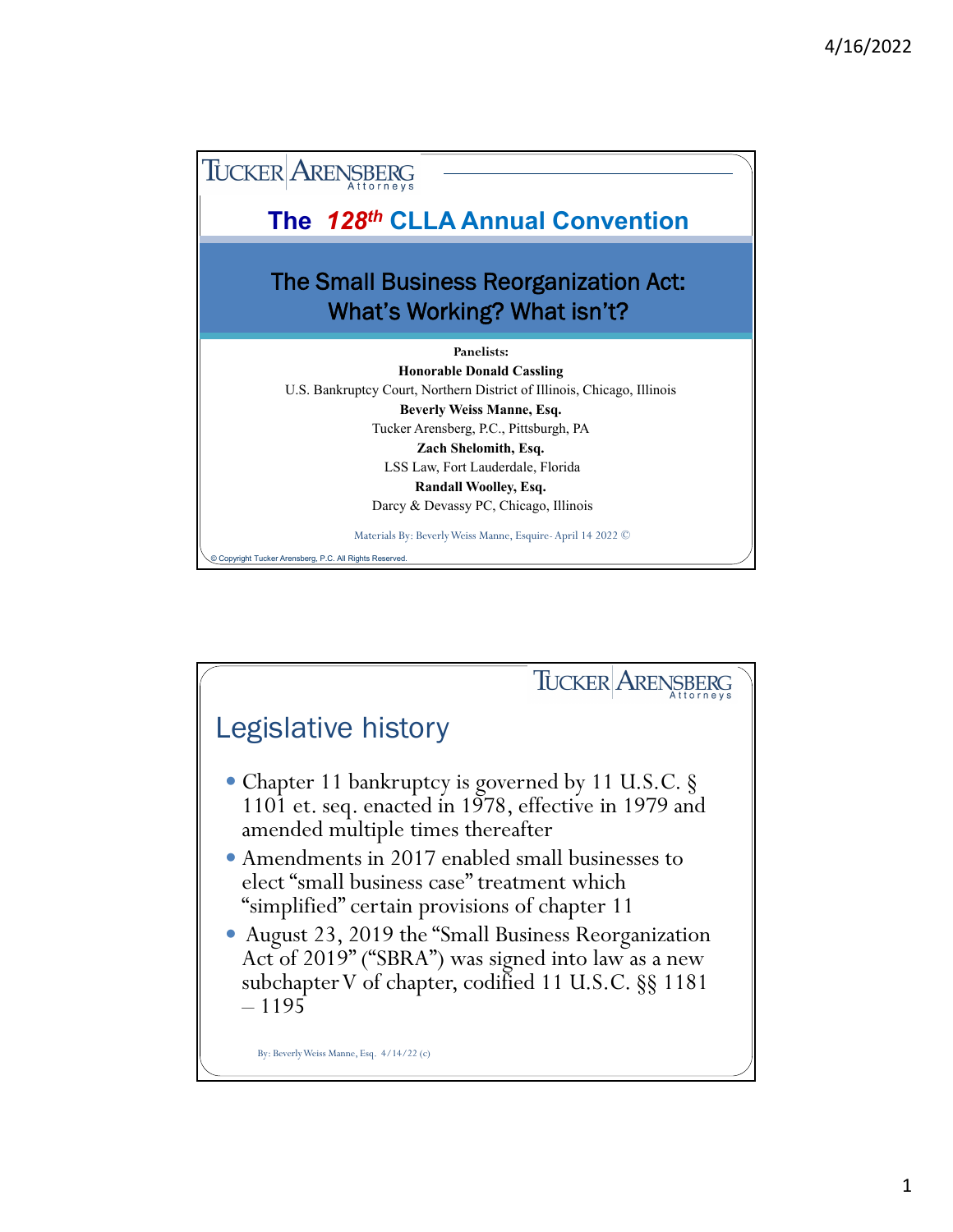

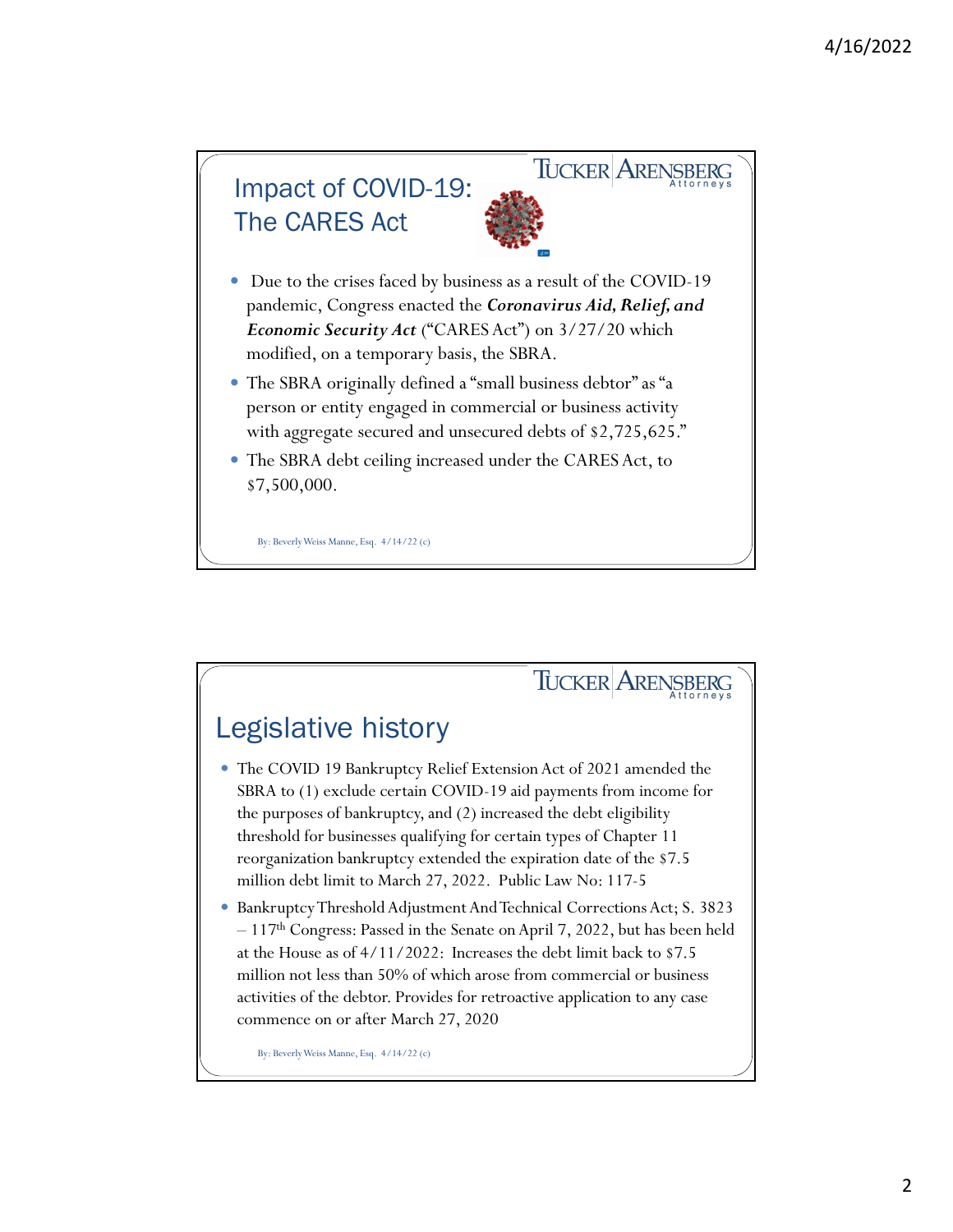## TUCKER ARENSBERG SBRA Basics: Purpose of the SBRA

- In enacting the SBRA, the House Judiciary Committee stated:
	- Small businesses--typically family-owned businesses, startups, and other entrepreneurial ventures— "form the backbone of the American economy." By their very nature, however, the longevity of these businesses is limited. According to the Small Business Administration Office of Advocacy, approximately 20 percent of small businesses survive the first year, but by the five-year mark only 50 percent are still in business and by the ten-year mark only one-third survive. Notwithstanding the 2005 Amendments, small business chapter 11 cases continue to encounter difficulty in successfully reorganizing...the legislation allows these debtors "to file bankruptcy in a timely, cost-effective manner, and hopefully allows them to remain in business" which "not only benefits the owners, but employees, suppliers, customers, and others who rely on that business." Report of Committee on the Judiciary, House of Representatives, Report 116-171, 116th Cong., 1st Sess., on Small Business Reorganization Act of 2019, at 1 -2.

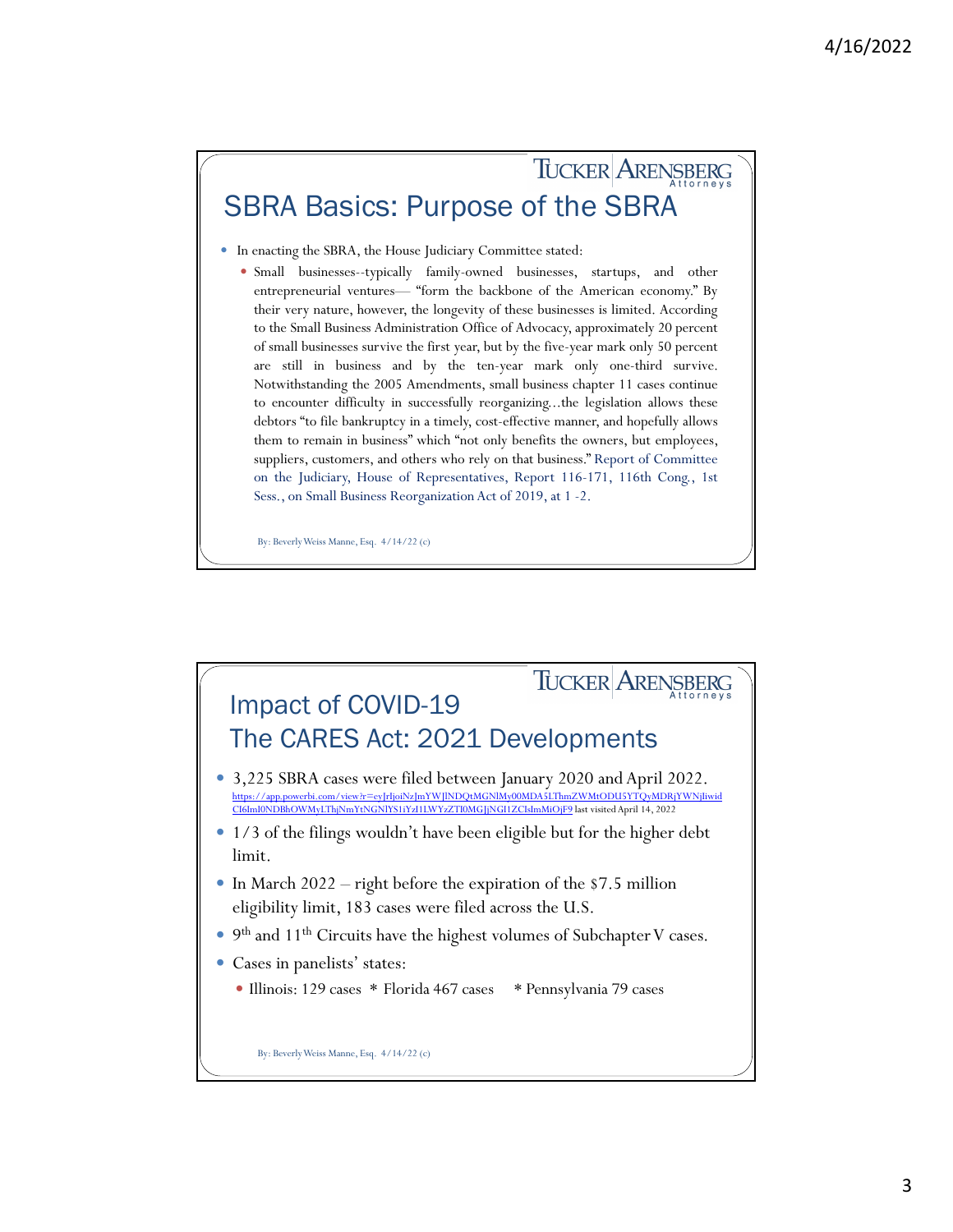

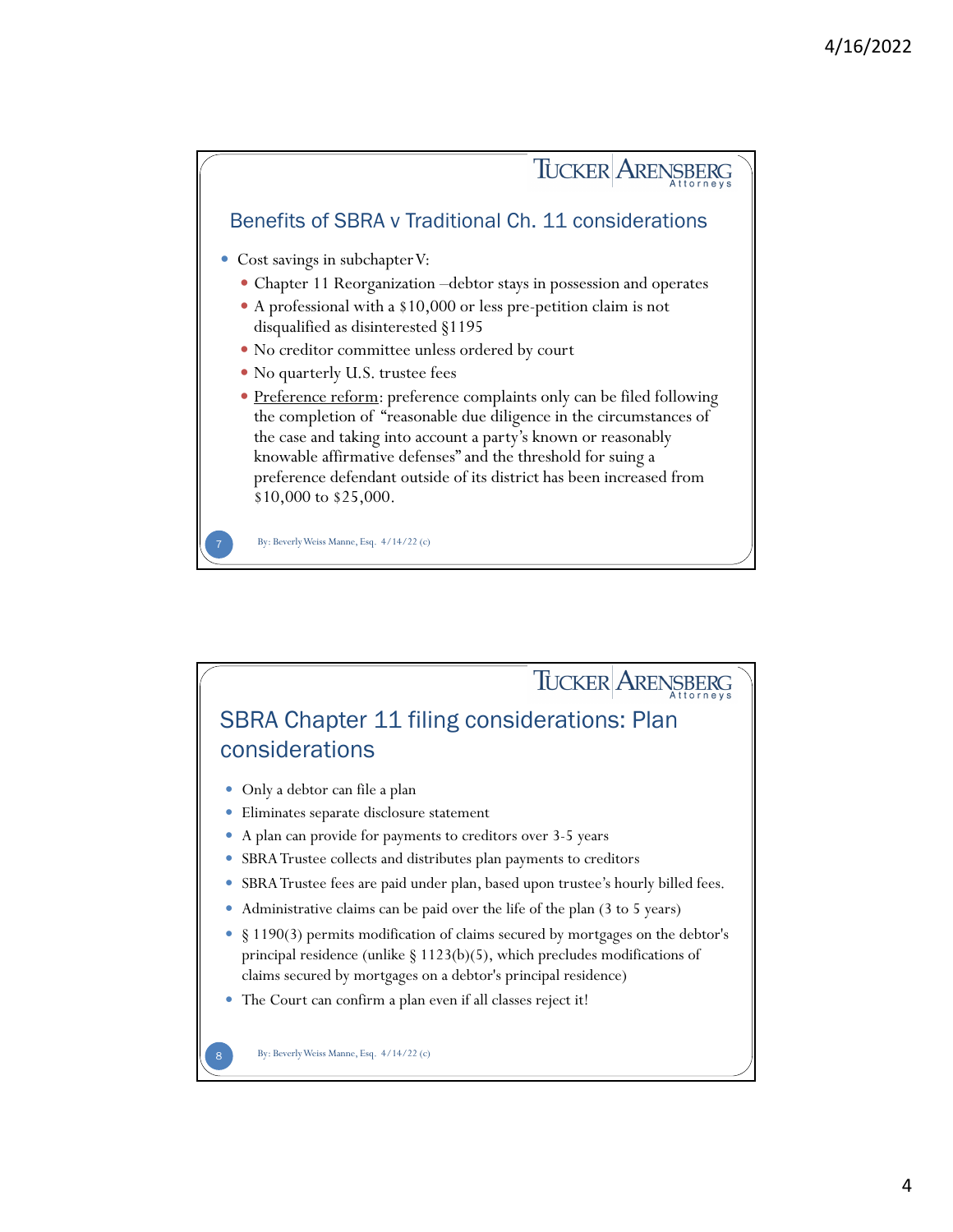

# Eligibility 11 U.S.C.A. § 1182 pre-2020 and post 3/27/22:

§ 1182 In this subchapter:

(1) Debtor.--The term "debtor" means a small business debtor.

§ 101(51D)(A) The term "small business debtor"—

(A) subject to subparagraph (B), means a person engaged in commercial or business activities (including any affiliate of such person that is also a debtor under this title and excluding a person whose primary activity is the business of owning single asset real estate) that has aggregate noncontingent liquidated secured and unsecured debts as of the date of the filing of the petition or the date of the order for relief in an amount not more than \$2,725,625\* (excluding debts owed to 1 or more affiliates or insiders) not less than 50 percent of which arose from the commercial or business activities of the debtor;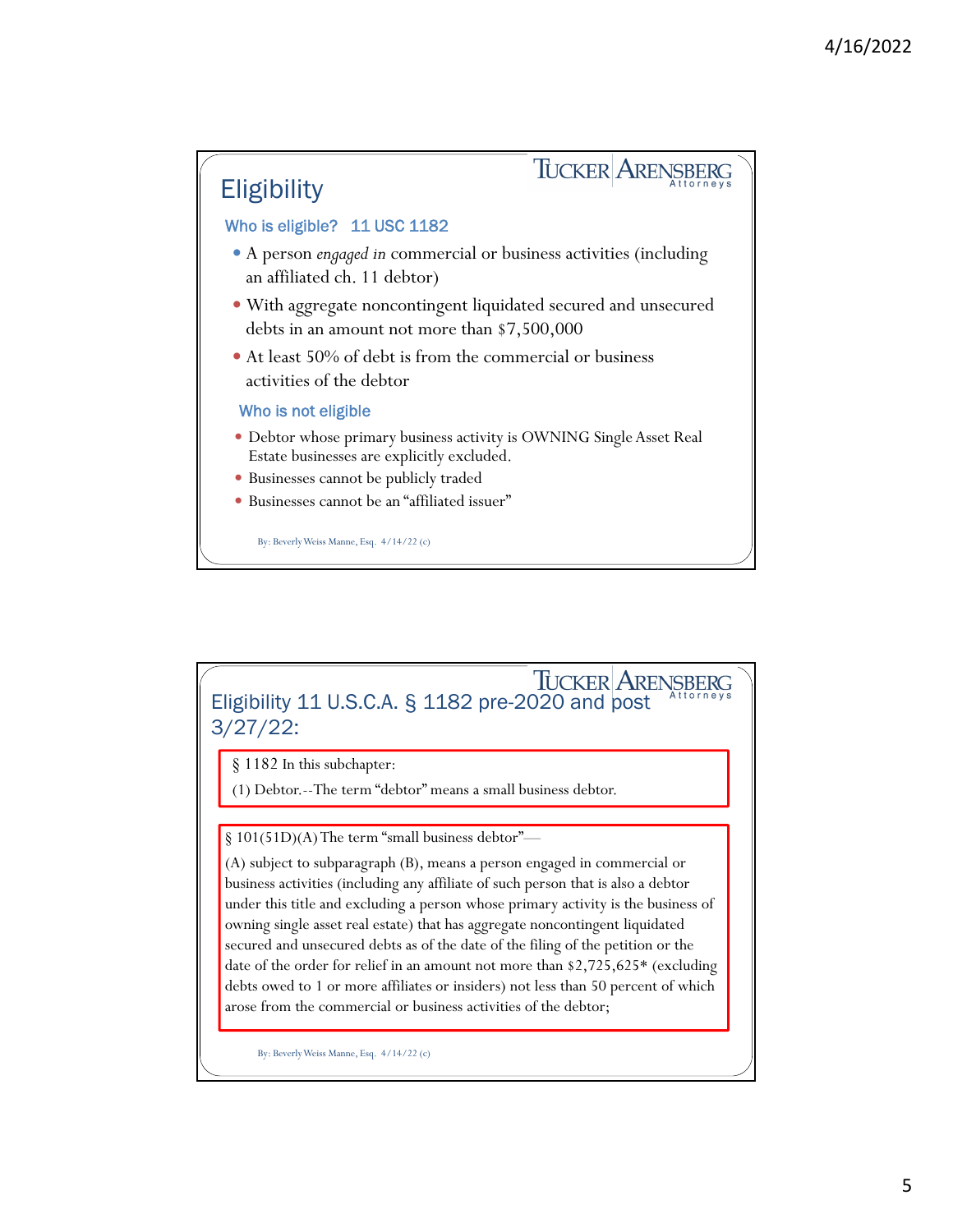## TUCKER ARENSBERG Eligibility 11 U.S.C.A. § 1182(1)(A) as amended 3/27/2020

In this subchapter:

(1) Debtor.--The term "debtor"--

(A) subject to subparagraph (B), means a person engaged in commercial or business activities (including any affiliate of such person that is also a debtor under this title and excluding a person whose primary activity is the business of owning single asset real estate) that has aggregate noncontingent liquidated secured and unsecured debts as of the date of the filing of the petition or the date of the order for relief in an amount not more than \$\$7,500,000\* (excluding debts owed to 1 or more affiliates or insiders) not less than 50 percent of which arose from the commercial or business activities of the debtor;

By: Beverly Weiss Manne, Esq.  $4/14/22$  (c)

#### TUCKER ARENSBERG By: Beverly Weiss Manne, Esq.  $4/14/2022$  (c) In re Quadruple D Trust, 2022 WL 819297 (Bankr.D.Colo.2022) In re Offer Space, LLC, 2021 WL 1582625 (Bankr. Utah 2021) In re Johnson, 2021 WL 825156 (Bankr. N.D. Tex. 2021) In re Vertical Mac Constr., LLC, 2021 WL 3668037 (Bankr. M.D. Fla. 2021) In re 218 Jackson LLC 2021 WL 3669371 (Bankr. M.D.Fla.2021) In re Family Friendly Contracting LLC, 2021 WL 5540887 (Bankr.D.Md.2021) In re Rickerson 636 B.R. 416 (Bankr. W.D.Pa. 2021) • In re McCune, 635 B.R. 409 (Bankr.D.N.M.2021) In re Mongeau 633 B.R. 387 (Bkrtcy.D.Kan.2021) In re Blue, 630 B.R. 179 (Bankr. M.D.N.C. 2021) In re Offer Space, 629 B.R. 299 (Bankr. D. Utah 2021) In re Port Arthur Steam Energy, L.P., 629 B.R. 233 (Bankr. S.D.Tex. 2021) In re Ikalowych 629 B.R. 261 (Bankr. D.Colo.2021) In re ENKOGS1, LLC 626 B.R. 860 (Bankr.M.D.Fla. 2021) In re McGrath, 2021 WL 1784079 (Bankr. M.D.Fla. 2021) In re Thurmon, 625 B.R. 417 (Bankr. W.D. Mo. 2020) In re Blachard, 2020 WL 4032411 (Bankr. E.D. La. 2020) In re Two Wheels Properties, LLC. 625 B.R. 869 (Bankr. S.D.Tex. 2020) In re Seven Stars on the Hudson Corp., 618 B.R. 333(Bankr. S.D. Fla. 2020) In re Ventura, 615 B.R. 1 (Bankr. E.D.N.Y. 2020)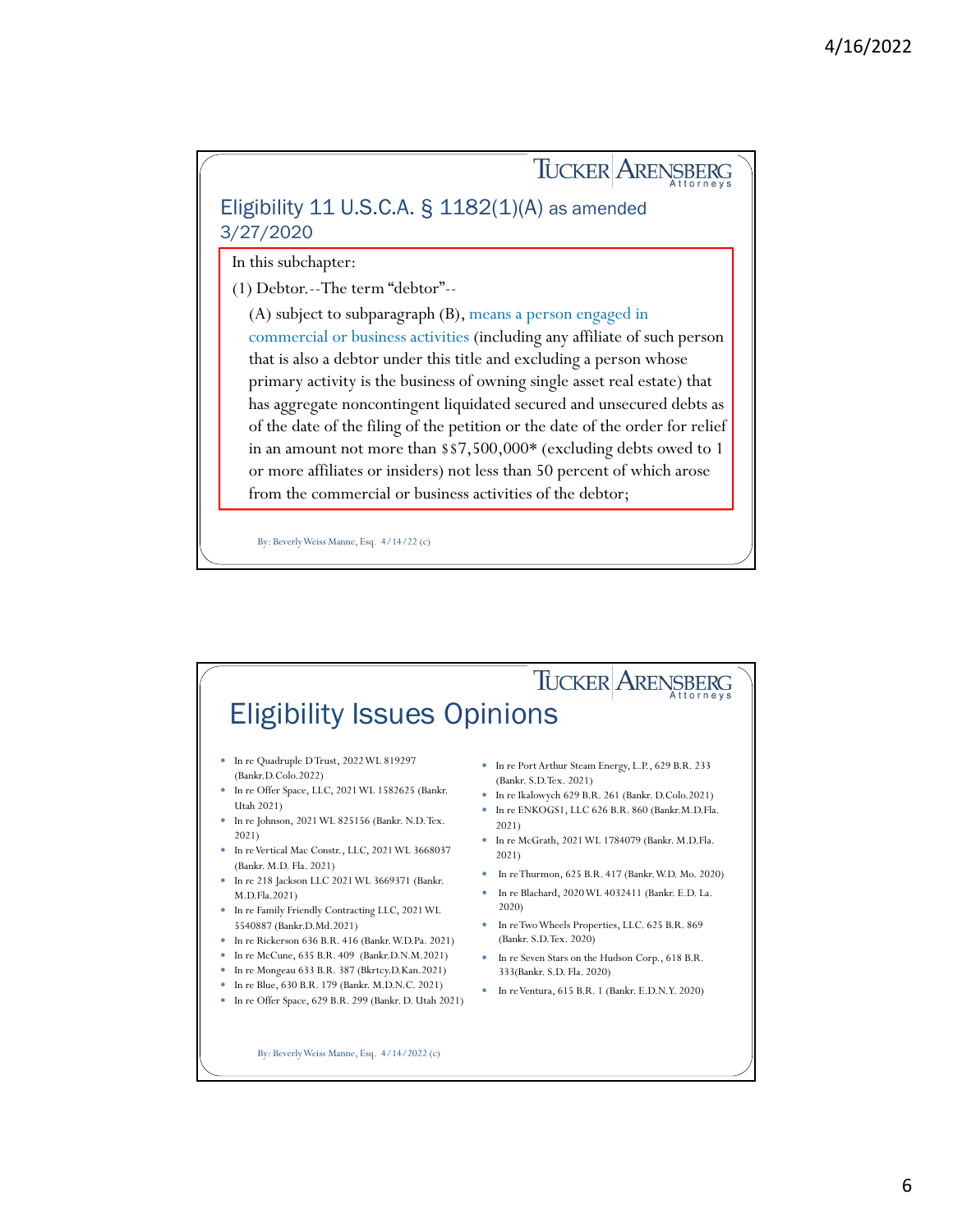

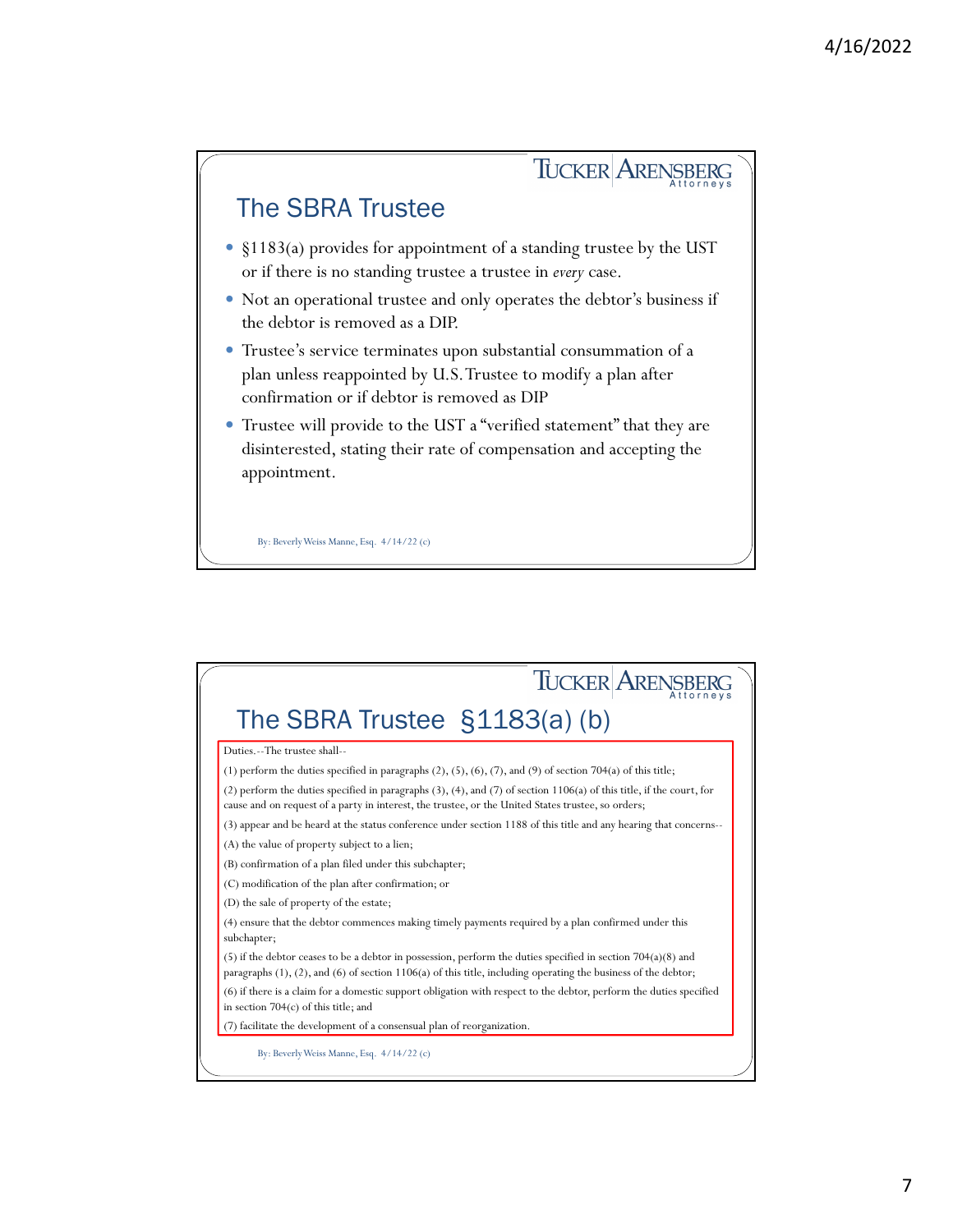# Duties of the Trustee § 1183

 Appear at §1188 status conference and at any hearing concerning (a) value of property subject to a lien, (b) confirmation of a plan, (c) modification of a plan postconfirmation, (d) the sale of property

TUCKER ARENSBERG

- Account for all property received, examining proofs of claim, opposing a debtor's discharge where "advisable", furnishing information about the estate to any party in interest, and filing a final report and accounting.
- If ordered (a) investigate debtor's acts, conduct, assets, liabilities, financial condition and operations of the debtor, whether the business should continue, and "any other matter relevant to the case or to the formulation of a plan"; (b) furnish information to taxing bodies for any year where debtor did not file a tax return, and (c) filing postconfirmation reports as necessary or as ordered by the Court
- Ensure debtor makes timely plan payments
- Provide domestic support obligation notices per §704(c)(1)
- Help in the development of a consensual plan

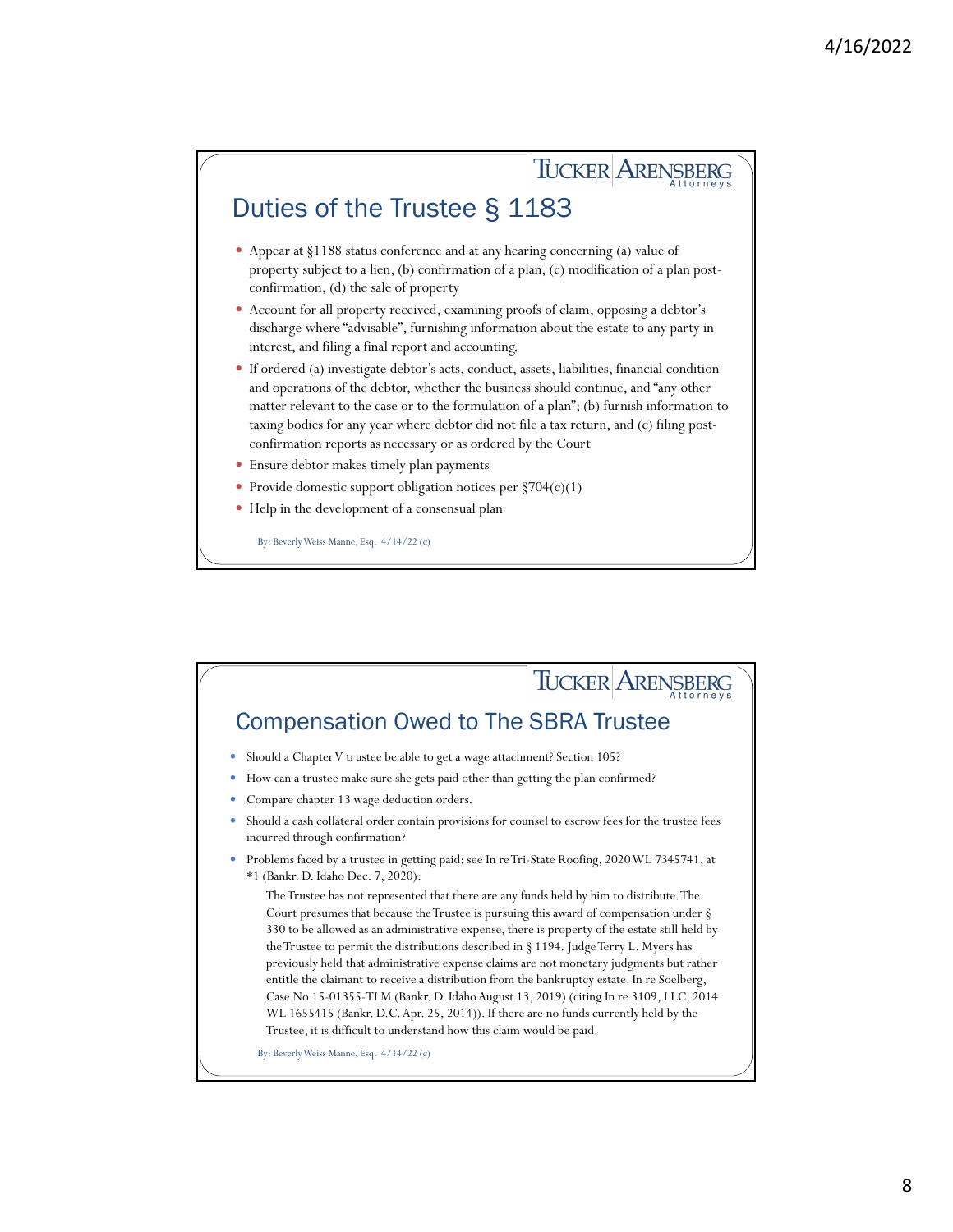### TUCKER ARENSBERG 11 U.S.C.A. § 1194 Payments. (a) Retention and distribution by trustee.--Payments and funds received by the trustee shall be retained by the trustee until confirmation or denial of confirmation of a plan. If a plan is confirmed, the trustee shall distribute any such payment in accordance with the plan. If a plan is not confirmed, the trustee shall return any such payments to the debtor after deducting-- (1) any unpaid claim allowed under section 503(b) of this title; (2) any payment made for the purpose of providing adequate protection of an interest in property due to the holder of a secured claim; and (3) any fee owing to the trustee. (b) Other plans.--If a plan is confirmed under section 1191(b) of this title, except as otherwise provided in the plan or in the order confirming the plan, the trustee shall make payments to creditors under the plan. (c) Payments prior to confirmation.--Prior to confirmation of a plan, the court, after notice and a hearing, may authorize the trustee to make payments to the holder of a secured claim for the purpose of providing adequate protection of an interest in property. By: Beverly Weiss Manne, Esq.  $4/14/22$  (c)

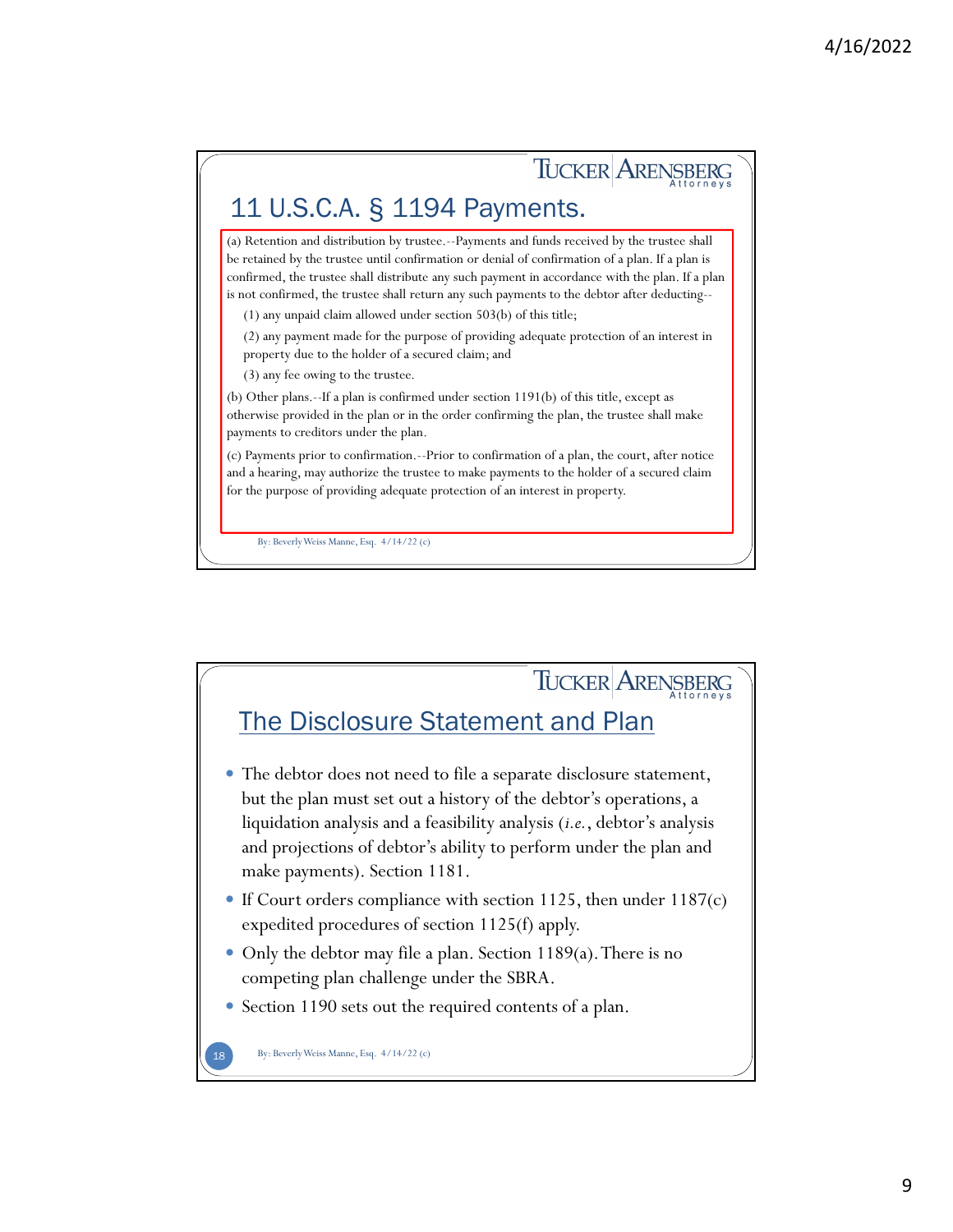

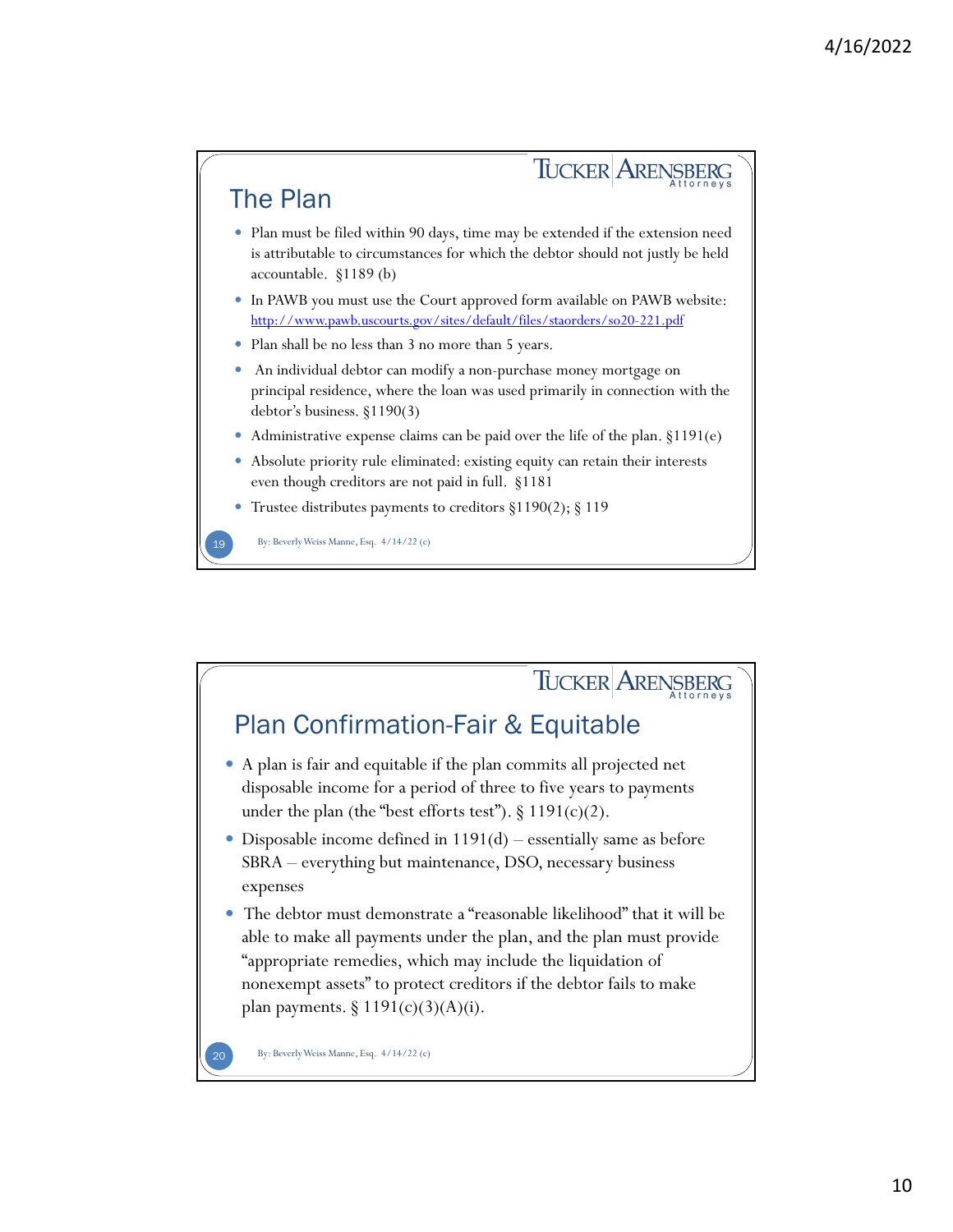